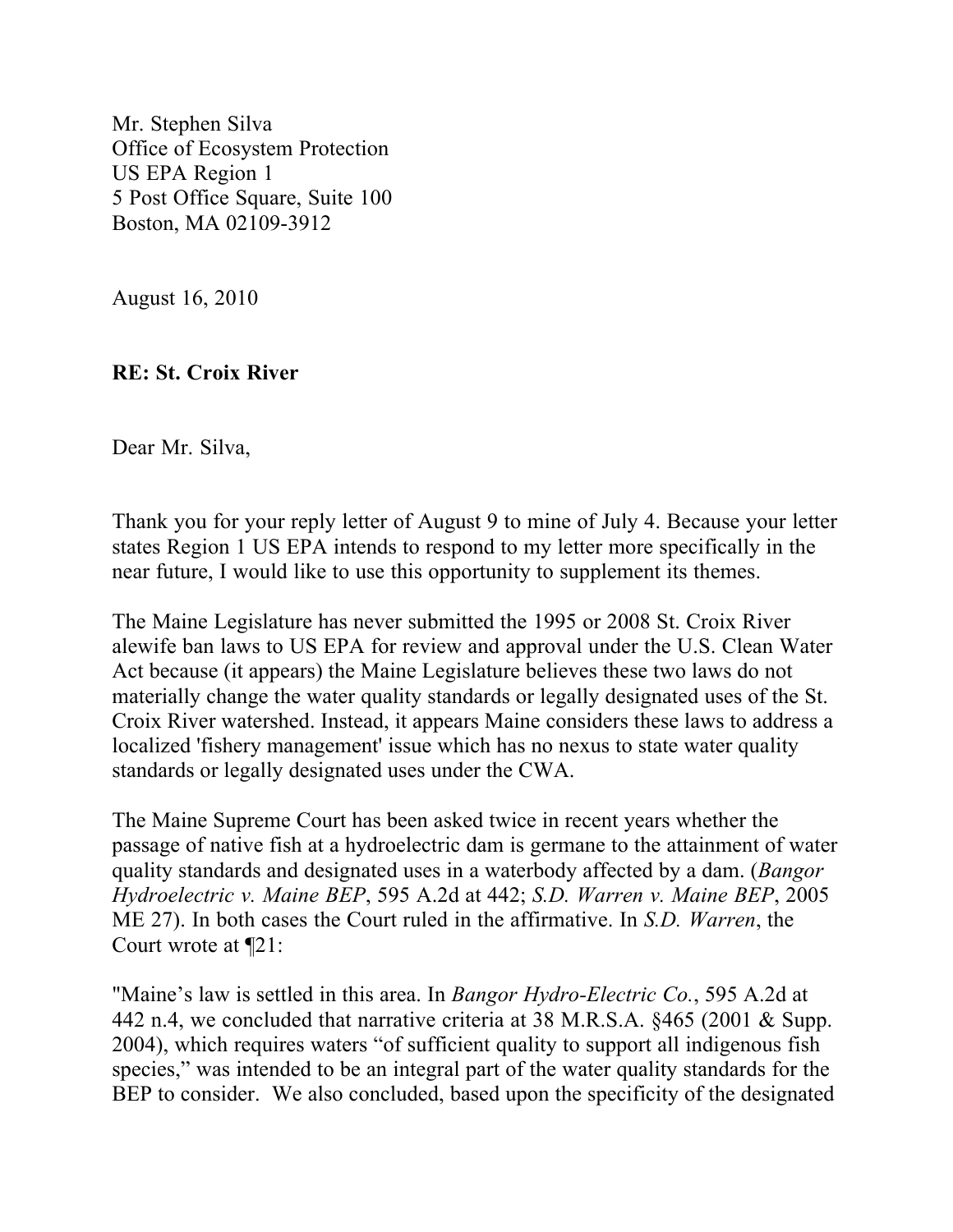uses at 38 M.R.S.A. §465, that the Legislature's purpose for the language "suitable for the designated uses" was "that the designated uses actually be present." We stated that when those uses are not presently being achieved, the Legislature intended the quality of the water be enhanced so that the uses are achieved."

Because of these two Maine Supreme Court decisions, it is settled law in Maine that the passage of native fish species at a hydroelectric dam is germane and 'integral' to the attainment of legally assigned water quality standards and designated uses of a waterbody affected by the dam. As such, there is a direct, causative nexus between the 1995 and 2008 alewive ban laws and the water quality standards and designated uses assigned by the Maine Legislature to those waterbodies in the St. Croix River affected by these two laws.

While Maine's water quality standards do not allow the deliberate extirpation of a native species by the State denying them passage at a dam, Maine's water quality standards do allow another method of deliberate, State-mandated fish extirpation: the introduction of chemical poisons into a waterbody by state agencies to kill an invasive fish species. 38 MRSA  $§464(4)(A)(3)$  states:

"(3) Any discharge into a tributary of GPA waters that by itself or in combination with other activities causes water quality degradation that would impair the characteristics and designated uses of downstream GPA waters or causes an increase in the trophic state of those GPA waters except for aquatic pesticide or chemical discharges approved by the department and conducted by the department, the Department of Inland Fisheries and Wildlife or an agent of either agency for the purpose of restoring biological communities affected by an invasive species in the GPA waters or a tributary to the GPA waters;"

The Maine Legislature clearly intended the 1995 and 2008 Maine alewife ban laws to achieve the same effect as the chemical treatment of a pond to remove an undesired fish species. In the case of the alewife, the Legislature determined it was much easier to remove alewives from the St. Croix River by barring their passage at dams rather than applying a toxic chemical to kill them. But there is no question that the intent and purpose of the two methods are identical: to completely extirpate a fish species from an entire watershed because the species is 'undesired' by the Legislature.

In 38 MRSA  $§464(4)(A)(3)$ , the Legislature sets clear and narrow bars on the use of chemicals to extirpate fish from a waterbody. The purpose of the extirpation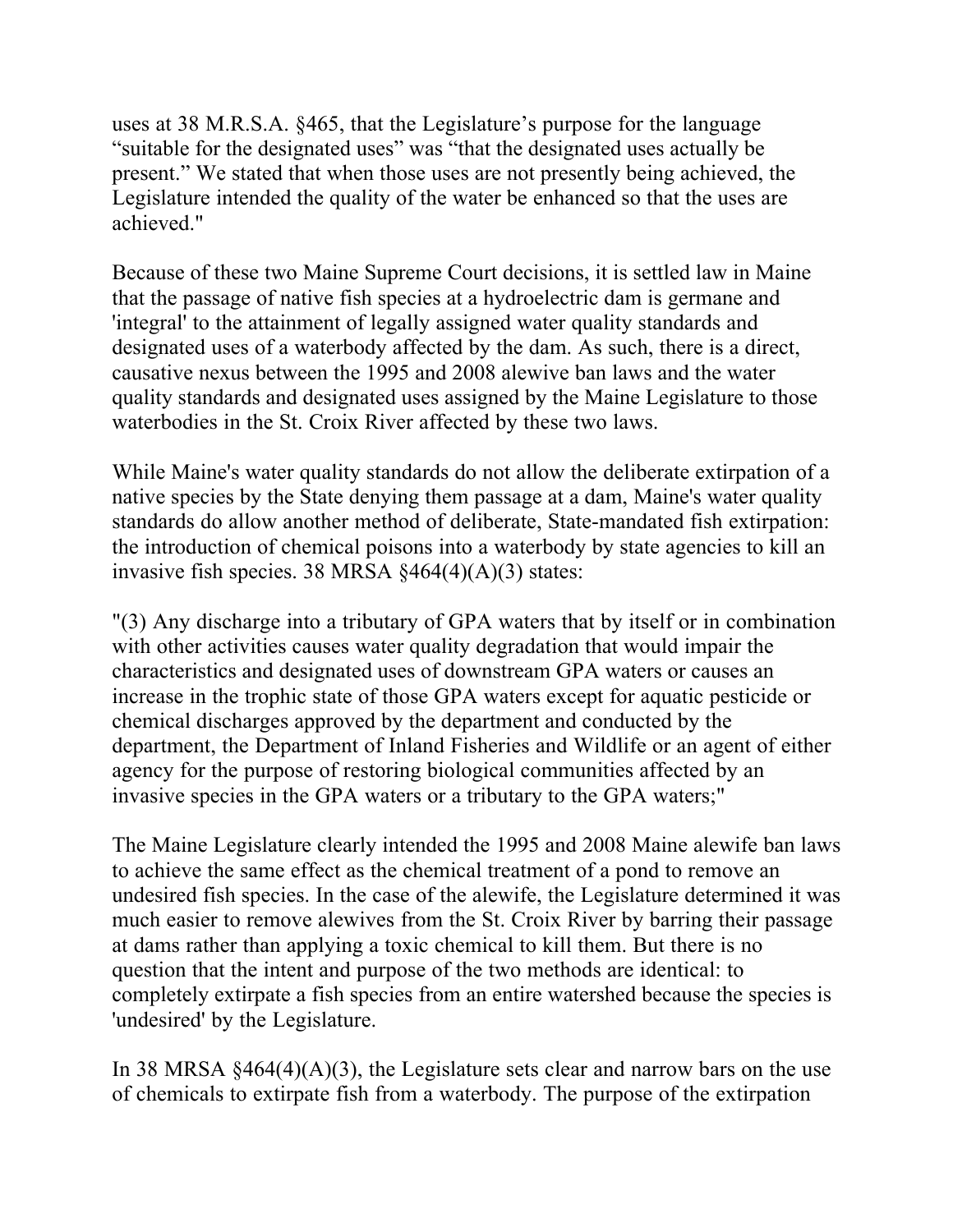effort must be to remove an "invasive species" and must be for the purpose of "restoring biological communities affected by an invasive species." The extirpation effort mandated and set into motion by the 1995 and 2008 alewife ban laws on the St. Croix fails on both of these accounts.

First, the alewife cannot be termed an "invasive species" to the St. Croix watershed since it is a native species of the St. Croix watershed. To say the alewife is an 'invasive species' to the St. Croix would be to say that all aquatic life native to the St. Croix are also 'invasive species' to the St. Croix.

Because a native species of a waterbody cannot be an 'invasive' species to that waterbody, the forcible extirpation of a native species cannot be said to be conducted for the purpose of 'restoring biological communities affected by an invasive species,' since it is the native species assemblage of a waterbody that the chemical treatment allowed in 38 MRSA §464(4)(A)(3) seeks to restore *from* the effects of an invasive species.

The 1995 and 2008 laws have the same intent and purpose as a chemical poisoning effort. Maine's water quality laws do not allow State-led efforts to extirpate a native aquatic species living in its native habitat. This would contravene the State's express purpose for enacting its water quality laws pursuant to the U.S. Clean Water Act. As to chemical poison treatments, Maine law only allows these treatments against a non-native, invasive species for the sole purpose of restoring the native biota and community of that waterbody. The 1995 and 2008 Maine alewife ban laws turn Maine's water quality standards on their head by ordering the complete extirpation of a native fish species, the alewife, from its native habitat in the St. Croix River, in favor of a non-native, invasive fish species, the smallmouth bass. $<sup>1</sup>$ </sup>

The narrow exemption for chemical reclamation of ponds in 38 MRSA §464 gives no mention, weight or consideration to the "fisheries management objectives" of state fish and game agencies, whatever these might be from time to time. For example, a State-led chemical reclamation effort to kill all of the native brook trout from a lake in favor of non-native and introduced rainbow trout is illegal under  $§464(4)(A)(3)$  even if state fish and game agencies do so to service the wishes of local anglers who would rather catch non-native, stocked rainbow trout instead of the lake's native brook trout. Maine's water quality laws clearly state a directed extirpation effort may be undertaken by the State only to remove an 1

The 2010 IJC draft St. Croix Adaptive Management Plan correctly notes there is no scientific evidence from the St. Croix River or anywhere else which shows native, anadromous alewives have any negative impact on non-native smallmouth bass sharing the same waterbody. As such, the Maine Legislature's sole justification for its 1995 and 2008 alewife ban laws on the St. Croix River -- to 'protect' smallmouth bass from native alewives -- has no factual foundation.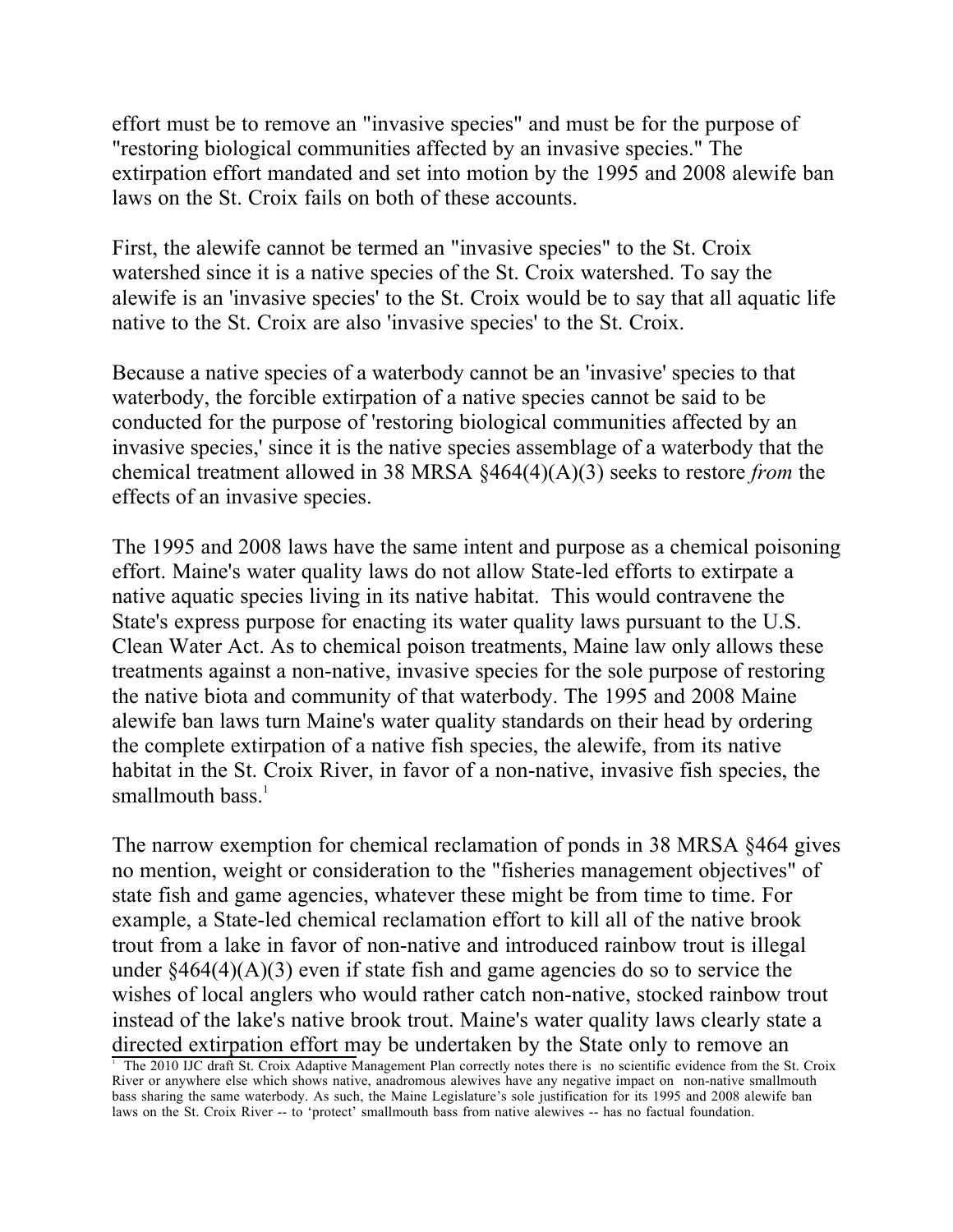invasive, non-native species from a waterbody because of its harmful effect on the native aquatic biota of the waterbody. In 1995 and 2008 the Maine Legislature ordered the Maine Fisheries Commissioner to conduct a campaign of total extirpation against a native fish species, the alewife, based solely upon the scientifically bankrupt folk tale that native alewives in the St. Croix negatively impact non-native, exotic smallmouth bass. That the Maine Legislature has directed this extirpation of native alewives be effected by denying them passage at dams under the State's control, rather than by chemically poisoning them, is immaterial. What is material is the State's intent when passing these laws and whether this intent comports with the goals and intent of the U.S. Clean Water Act.

The extirpation of native alewives from their existing habitat in the St. Croix River is not an inadvertent, unforeseen consequence of the 1995 and 2008 laws. This extirpation is the laws' sole and express purpose. Nothing in the CWA or Maine's water quality laws suggest that such a directive by the Maine Legislature is consonant with the goals of the CWA and Maine's water quality statutes: to restore the biological, physical, chemical and radiological integrity of the nation's waters. Because the 1995 and 2008 Maine alewife ban laws are so discordant and hostile to the goals and intent of the Clean Water Act and Maine's water quality laws, US EPA must find the 1995 and 2008 Maine laws are what they are: a wholesale re-write of Maine water quality laws as they respect the St. Croix River.

The root question before Region 1 US EPA is:

What would US EPA do if the statutory language of the 1995 and 2008 Maine alewife ban laws were included as amendments to the legally assigned water quality classification and standards and designated uses set forth for the St. Croix watershed under 38 MRSA §467?

a) Would the Maine Legislature be required to submit these statutory changes to US EPA for review and approval pursuant to the CWA?

b) Would the US EPA be required to invalidate these changes pursuant to the CWA?

The answer is yes to both questions. If these statutory changes were enacted as amendments to the legal water classification for the St. Croix under 38 MRSA §467, the CWA would require Maine to submit them to US EPA for review within 30 days of enactment; and due to the extreme nature of the amendments,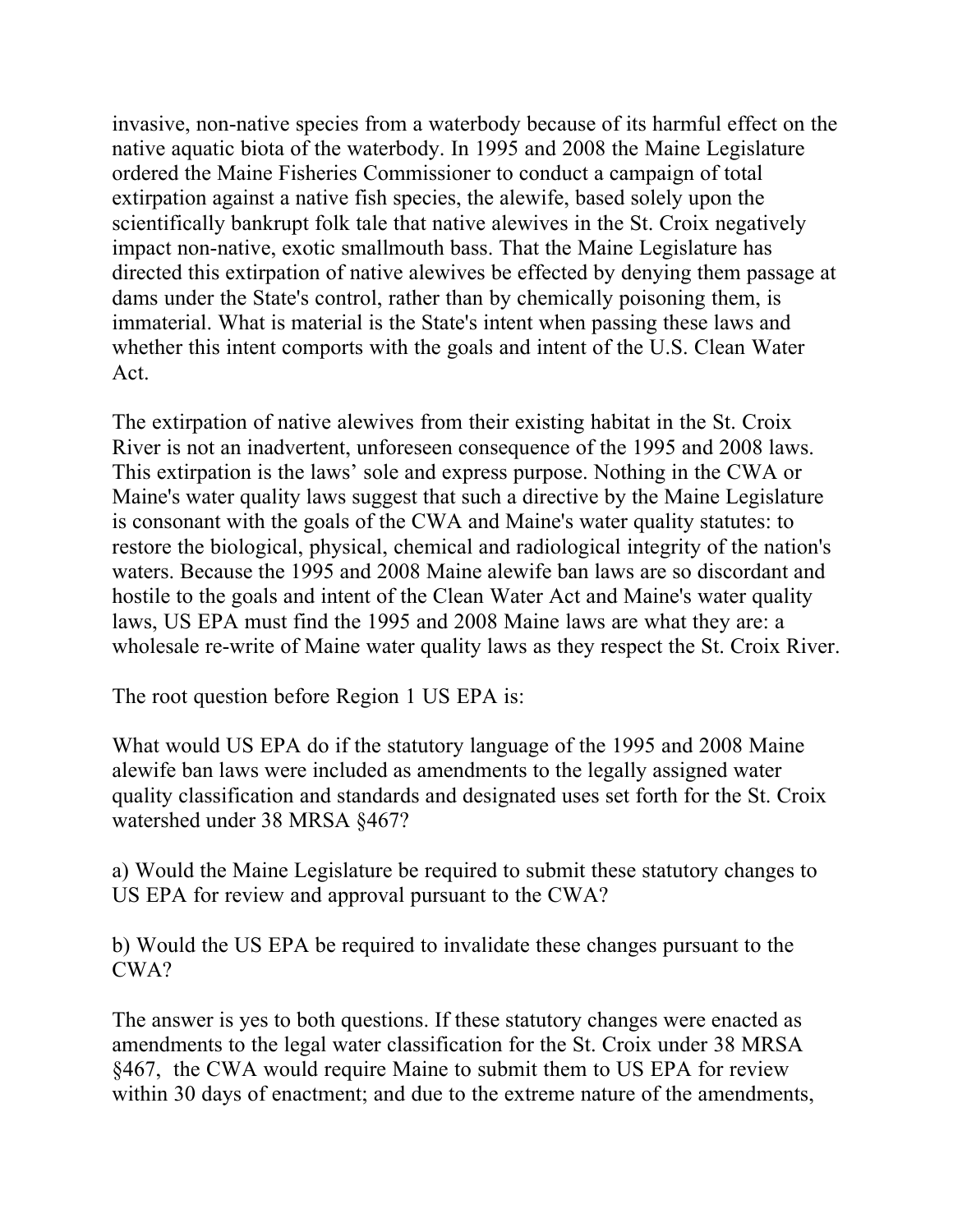the US EPA would have no choice but to invalidate them for violating the CWA. The Maine Legislature's placement of these laws in a different section of Maine law (Title 12) than Maine's water quality standards (Title 38) does not, in and of itself, create a bar upon US EPA review of these laws for CWA compliance, nor does Maine's failure to submit these laws to US EPA for review. While I do not believe the Maine Legislature intended to evade US EPA review of the 1995 and 2008 alewife ban laws by placing them in Title 12 rather than Title 38, this misplacement has had that effect.The only extant questions are whether, after formal review, the US EPA finds the 1995 and 2008 Maine alewife ban laws germane to water quality standards and designated uses; whether it finds these laws are material changes to these standards and designated uses; and whether it finds these two laws and the changes to water quality standards and designated uses are compliant with the CWA.

US EPA has a unique and crucial role in this matter because the St. Croix River dams subject to the 1995 and 2008 alewife ban laws are not under the jurisdiction of the Federal Energy Regulatory Commission via the Federal Power Act, but were instead constructed and authorized by an act of Congress well prior to enactment of the FPA.<sup>2</sup> For this reason, the dams are not required to be licensed by FERC and unlike FERC-licensed dams they are not subject to periodic regulatory review of their operations. Because the dams are not FERC-licensed, the Maine DEP has no authority under section 401 of the U.S. Clean Water Act to issue water quality certification orders for the dams to ensure their operation does not violate applicable state water quality standards.<sup>3</sup> Due to this regulatory loophole, US EPA Region 1 is the sole arbiter of whether the operations of these dams, as directed by the Maine Legislature, comport with the goals and intent of the U.S. Clean Water Act.

By this and my July 4, 2010 letter I hope to impress upon Region 1 US EPA:

1. The sole and explicit purpose of the 1995 and 2008 Maine alewife ban laws is to forcibly extirpate a native fish species, the alewife, from its native and existing habitat in the St. Croix River watershed. As recent alewife population data from

<sup>&</sup>lt;sup>2</sup> If the St. Croix River dams in question were FERC-licensed, the 1995 and 2008 Maine alewife ban laws would be rendered invalid and inoperative by the supremacy clause of the U.S. Constitution *unless* they were intended as alterations and amendments to the state's water quality standards and legally designated uses of the St. Croix River.

<sup>&</sup>lt;sup>3</sup> If the Maine DEP were to issue water quality certifications for the St. Croix River dams under sect. 401 of the CWA, they would have to certify the operations of the dams do not violate any applicable state water quality standards or designated uses. Since Maine water quality standards require the passage of native migratory fish species at hydroelectric dams so as to ensure attainment of narrative standards and legally designated uses (see: *S.D. Warren v. Maine BEP*) , Maine DEP would have to order the fishways at the dams be operated to pass native alewives, despite the Maine Legislature's 1995 and 2008 edicts prohibiting alewife passage. Or, the Maine DEP's certification orders would have to heed to the Maine Legislature, and in doing so give imprimatur to the 1995 and 2008 alewife ban laws as valid amendments and alterations to Maine's water quality standards and legally designated uses for the St. Croix River.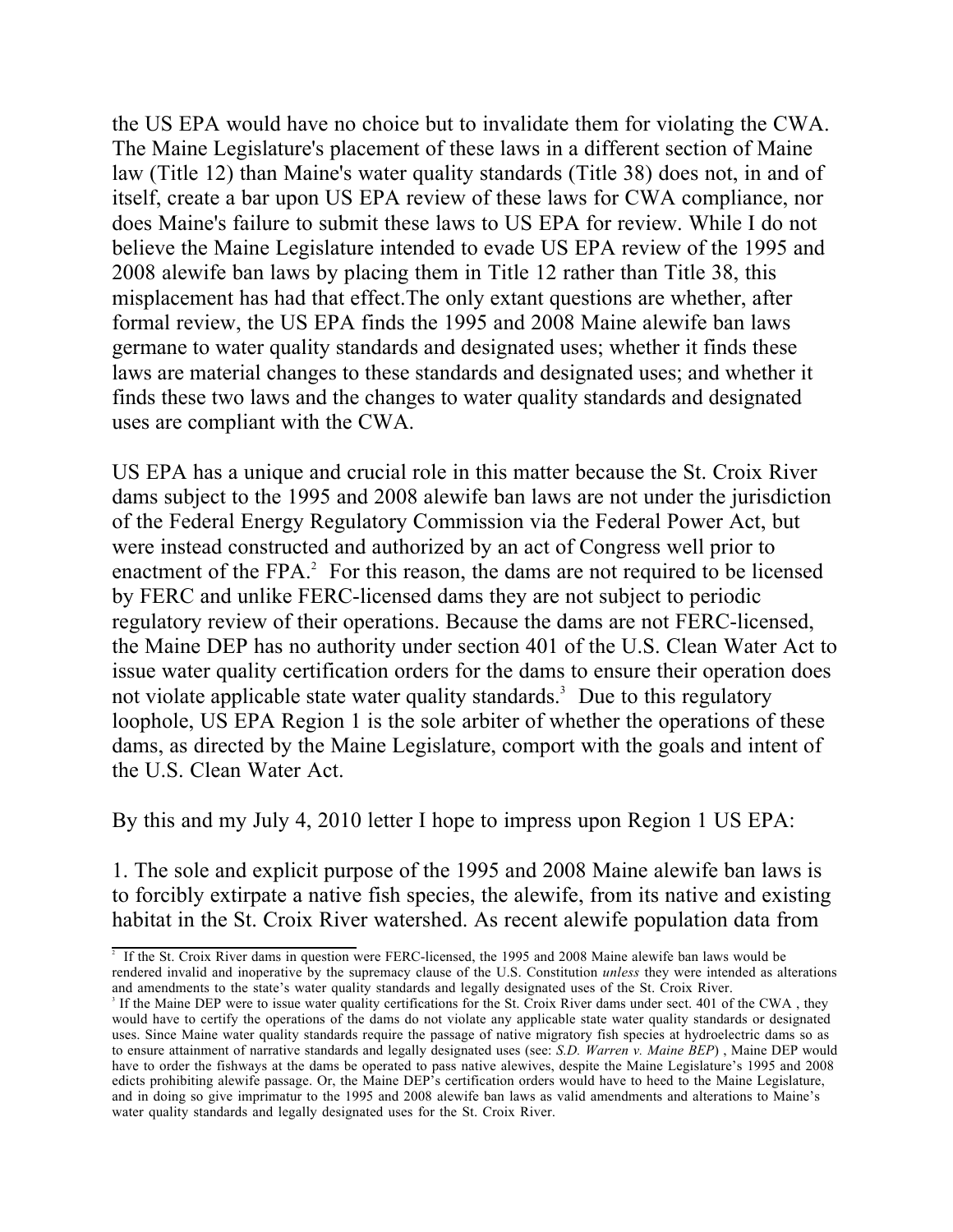the St. Croix watershed shows, these two laws have achieved their intended and mandated effect.

2. These two laws materially alter the legal water quality standards and designated uses of the St. Croix River and its watershed by directing State of Maine fisheries officials to enact a complete and perpetual extirpation of a native fish species, the alewife, from its native habitat in the St. Croix watershed.

3. Because of the specific nature and intent of these laws, the State of Maine is required by the CWA to submit these laws to US EPA for compliance with the U.S. Clean Water Act.

4. Maine has never submitted these two laws to US EPA for review and approval.

5. Maine's Supreme Court has repeatedly ruled that the passage of native fish at a hydroelectric dam is 'integral' to the question of attainment of water quality standards and legally designated uses of a waterbody affected by said dam; and has rejected appellant claims that water quality standards and designated uses are limited to 'chemical' parameters such as dissolved oxygen, turbidity or temperature.

6. Except for mode of extirpation, the 1995 and 2008 alewife ban laws are no different in intent and purpose than a state law directing the use of chemical poisons to extirpate native alewives from their existing habitat in the St. Croix River watershed.

7. Maine's water quality standards create a very narrow exception for the chemical treatment of a waterbody to extirpate an aquatic species; and only if the targeted species is 'invasive' and if the sole purpose of the treatment is to restore the 'biological communities affected by the invasive species.' 38 MRSA  $§464(4)(A)(3).$ 

8. Native alewives in the St. Croix River cannot be called an 'invasive species' to the St. Croix River since alewives are native to the St. Croix River; nor can extirpation of native alewives from the St. Croix be said to restore the 'biological communities affected by the invasive species.'

9. If the Maine Legislature had directed chemical treatment of the St. Croix to extirpate alewives, it would be in violation of Maine water quality standards at 38 MRSA §464(4)(A)(3).